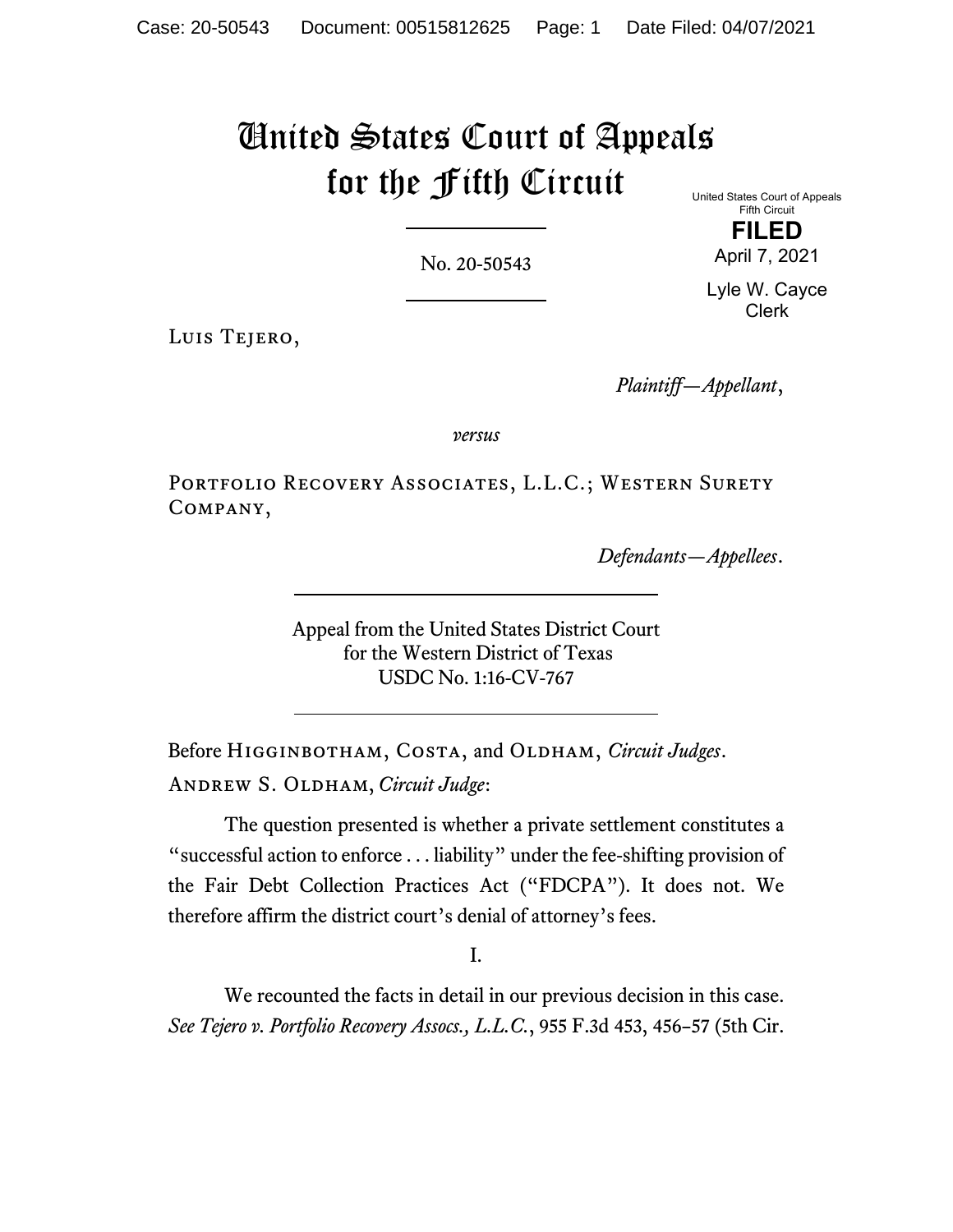2020) ("*Tejero I*"). Here we restate only those facts that are relevant to this appeal.

Luis Tejero sued Portfolio Recovery Associates under the FDCPA and parallel provisions of Texas state law for unlawful debt-collection practices. On cross-motions for summary judgment, the district court identified triable issues of fact and set the case for trial. *Ibid.* Before trial, the parties reached a settlement. *Id.* at 457. In the settlement, Portfolio Recovery disclaimed any liability—but it nonetheless agreed to pay Tejero \$1,000 in damages and to forgive his underlying debt of approximately \$2,100. *Ibid.* When the parties notified the district court of the settlement, however, the district court reported Tejero's lawyers to the disciplinary committee of the Western District of Texas, sanctioned them, and ordered thousands of dollars in costs and fees against Tejero. *Ibid.* The district court premised this extraordinary discipline on its conclusion that Tejero brought the case in bad faith—notwithstanding the fact that his claims were apparently meritorious enough to warrant a trial. *Ibid.*

We reversed for abuse of discretion. *Id.* at 458–61. We then remanded so the district court could determine in the first instance whether Tejero's favorable settlement entitled him to attorney's fees under the FDCPA. *Id.* at 462–63. The district court said no. Tejero again timely appealed.

## II.

The only question presented here is whether the district court committed reversible error in refusing Tejero's fee application under the FDCPA. We review the district court's denial of "attorney['s] fees for abuse of discretion, reviewing factual findings for clear error and legal conclusions *de novo*." *LifeCare Mgmt. Servs. L.L.C. v. Ins. Mgmt. Adm'rs Inc.*, 703 F.3d 835, 846 (5th Cir. 2013).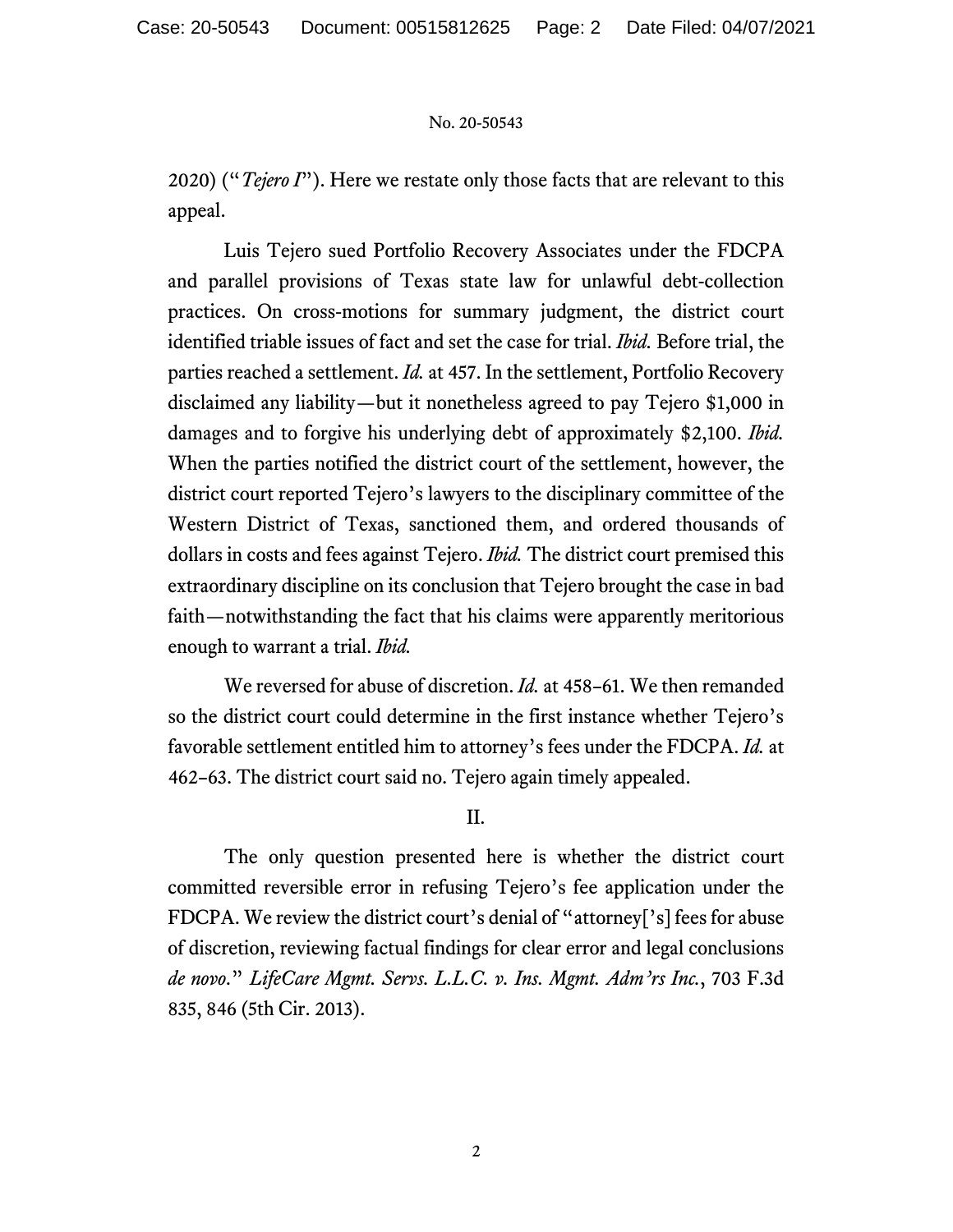## A.

As a general matter in the United States,"[e]ach litigant pays his own attorney's fees, win or lose." *Hardt v. Reliance Standard Life Ins. Co.*, 560 U.S. 242, 253 (2010). This background principle, known as the "American Rule," can be altered or amended by statute or contract. *Ibid*. In creating exceptions to the American Rule, Congress employs varying statutory language. Some statutes permit an award where "appropriate," *see, e.g.*, 42 U.S.C. § 7607(f), or in the "discretion" of the district court, *see, e.g.*, 15 U.S.C. § 77k(e)*.* Other statutes allow the district court to award attorney's fees to the "prevailing party," *see, e.g.*, 42 U.S.C. § 1988(b), or to the litigant who brings a "successful action," *see, e.g.*, 12 U.S.C. § 3417(a)(4).

Tejero's request for attorney's fees is premised on the FDCPA, which authorizes fee shifting in a successful action. Its statutory text provides:

[A]ny debt collector who fails to comply with any provision of [the FDCPA] with respect to any person is liable to such person in an amount equal to the sum of—

. . . .

(3) in the case of any *successful action to enforce the foregoing liability*, the costs of the action, together with a reasonable attorney's fee as determined by the court.

15 U.S.C. § 1692k(a)(3) (emphasis added).

The first key word is "successful." As a matter of common usage, "successful" means obtaining a "favorable outcome." *Successful*, AMERICAN HERITAGE DICTIONARY 1740 (5th ed. 2011). And "outcome" means an "end result"—it connotes finality. *Id*. at 1251. Perhaps if read in isolation, the word "successful" could extend to cover a private settlement that awards a litigant a favorable end result.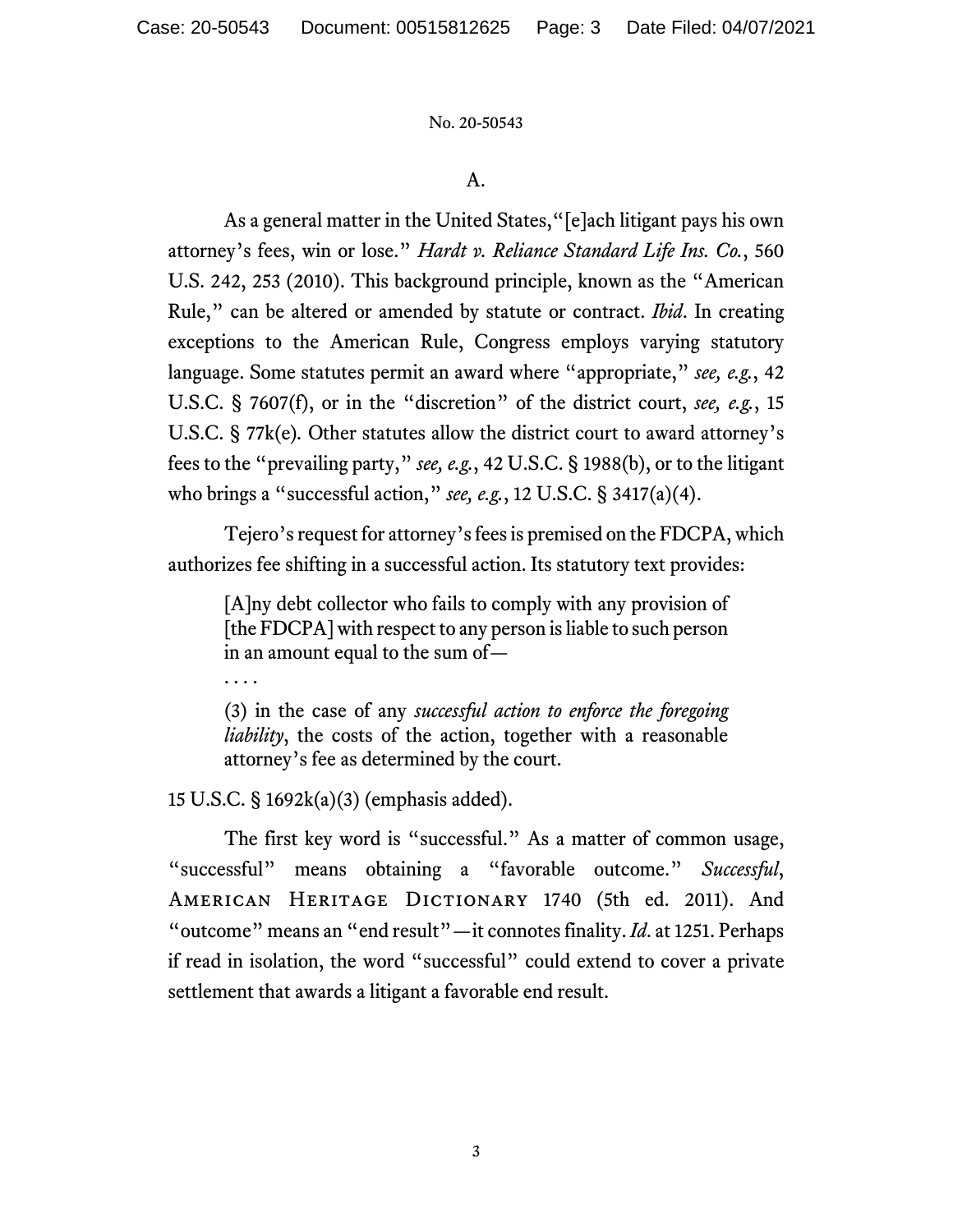But the word "successful" does not stand alone in the statute; instead, it modifies the word "action." Action, in turn, means an "action at law" or a "lawsuit"—that is, "an ordinary proceeding in a court of justice, by which one party prosecutes another party for the enforcement or protection of a right." *Action*, BLACK's LAW DICTIONARY 32-33 (9th ed. 2009) (quotation omitted). The word connotes a formal adjudication or "a judicial proceeding, which . . . will result in a judgment." *Id.* at 32 (quotation omitted); *see also Buckhannon Bd. & Care Home, Inc. v. W. Va. Dep't of Health & Hum. Res.*, 532 U.S. 598, 619 (2001) (Scalia, J., concurring) ("[F]eeshifting statutes require that there be an 'action' . . . which in legal parlance (though not in more general usage) means a lawsuit."(emphasis omitted)). The phrase "successful action" thus requires a favorable end or result *from a lawsuit—*not merely success *in vacuo*.

Next, consider the infinitive phrase "to enforce the foregoing liability." An infinitive phrase expresses purpose. *See* The Chicago Manual of Style ¶ 5.107 (17th ed. 2017). Here, "to enforce" expresses the purpose of the "successful action." Thus, the action must succeed in its purpose of enforcing FDCPA liability. And like the word "action," the word "enforce" connotes a formal command or decree. *See Enforcement*, BLACK'S LAW DICTIONARY 608 ("The act or process of compelling compliance with a law, mandate, command, decree or agreement."). "Liability" means "[t]he quality or state of being legally obligated or accountable." Liability, BLACK'S LAW DICTIONARY 997.

Putting this all together, a "successful action to enforce the foregoing liability" means a lawsuit that generates a favorable end result compelling accountability and legal compliance with a formal command or decree under the FDCPA. Tejero won no such relief because he settled before his lawsuit reached any end result, let alone a favorable one. And by settling, Portfolio Recovery avoided a formal legal command or decree from Tejero's lawsuit.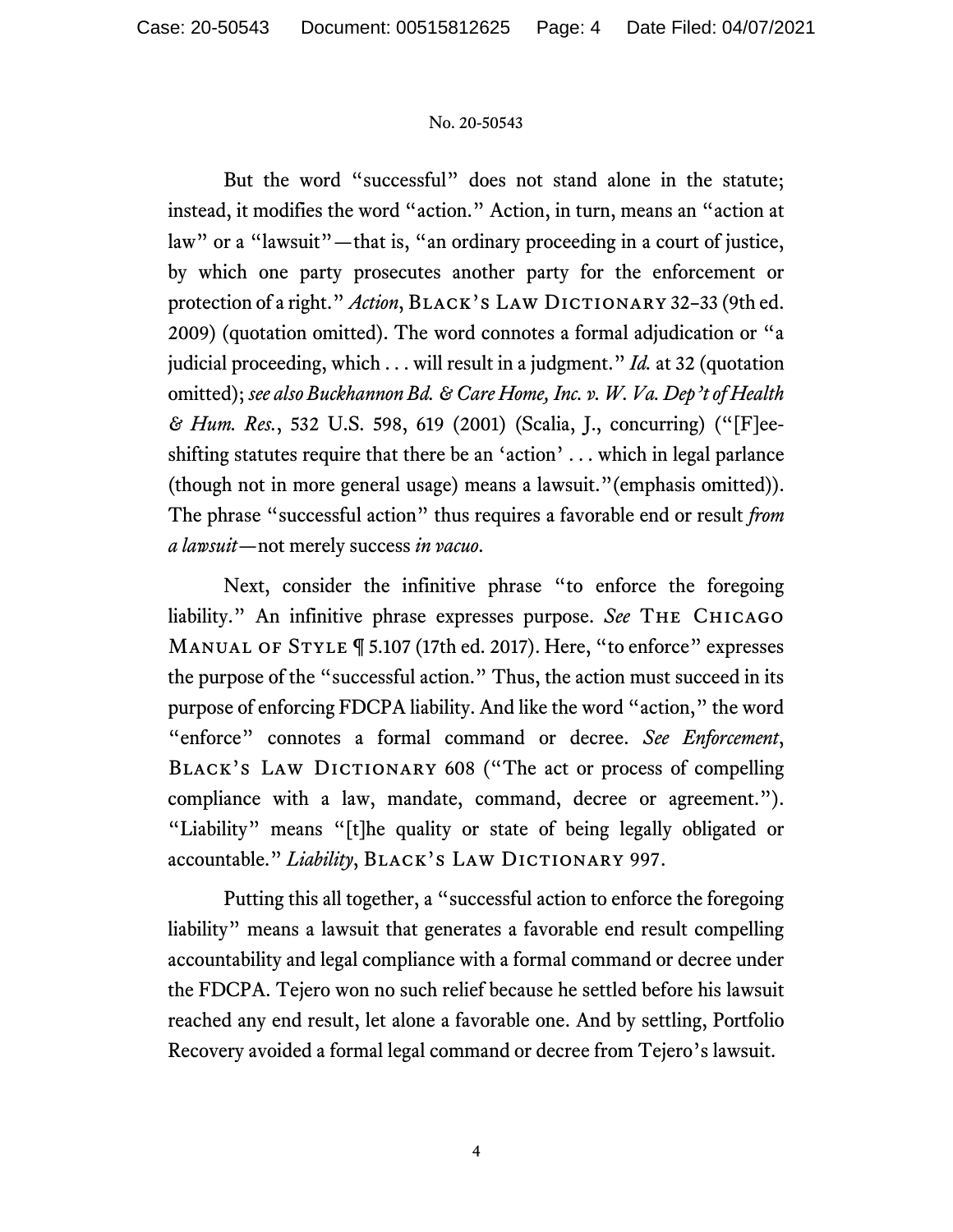Tejero's alternative interpretation requires rewriting the FDCPA's fee-shifting provision. In Tejero's telling, his "action" was "successful" because he settled for \$1,000, which are the statutory damages allowed by the FDCPA. *See* 15 U.S.C. § 1692k(a)(2)(A). That might mean that *Tejero* was "successful," but it does not mean that his "*action*" was "successful." Nor does it mean that Tejero used his "*action*" "to enforce the foregoing [FDCPA] liability." *Id.* § 1692k(a)(3). Rather, he used a settlement agreement. And that settlement agreement did not "enforce" FDCPA "liability" because it did not compel Portfolio Recovery to do anything. Portfolio Recovery voluntarily[\\*](#page-4-0) settled outside of the action; it refused to admit liability for anything; and in the process, it avoided any judicial mandate of any kind. Thus, to embrace Tejero's position, we'd have to rewrite Congress's statute to authorize fee-shifting "in the case of any successful plaintiff action to enforce the foregoing liability." This we cannot do. *See Nielsen v. Preap*, 139 S. Ct. 954, 969 (2019) (noting we must give effect to the words Congress used); Antonin Scalia & Brian A. Garner, READING LAW: THE INTERPRETATION OF LEGAL TEXTS 174 (2012) (same).

## B.

Nor are we persuaded that we should apply the catalyst theory to the FDCPA's fee-shifting provision. The catalyst theory posits that a plaintiff succeeds "if it achieves the desired result because the lawsuit brought about

<span id="page-4-0"></span><sup>\*</sup> As we explained in *Tejero I*, it is unclear that the settlement in this case was purely voluntary because prior to summary judgment, the district court ordered the parties to exchange settlement offers and then sanctioned Tejero for failing to do so. *See* 955 F.3d at 459 ("We take this opportunity to reiterate the rule that has (or at least should have) applied in our Circuit for the last twenty-five years: If a party is forced to make a settlement offer because of the threat of sanctions, and the offer is accepted, a settlement has been achieved through coercion. Such a result cannot be tolerated." (quotation omitted)). But neither side has asked us (or the district court) to set aside the settlement as involuntary.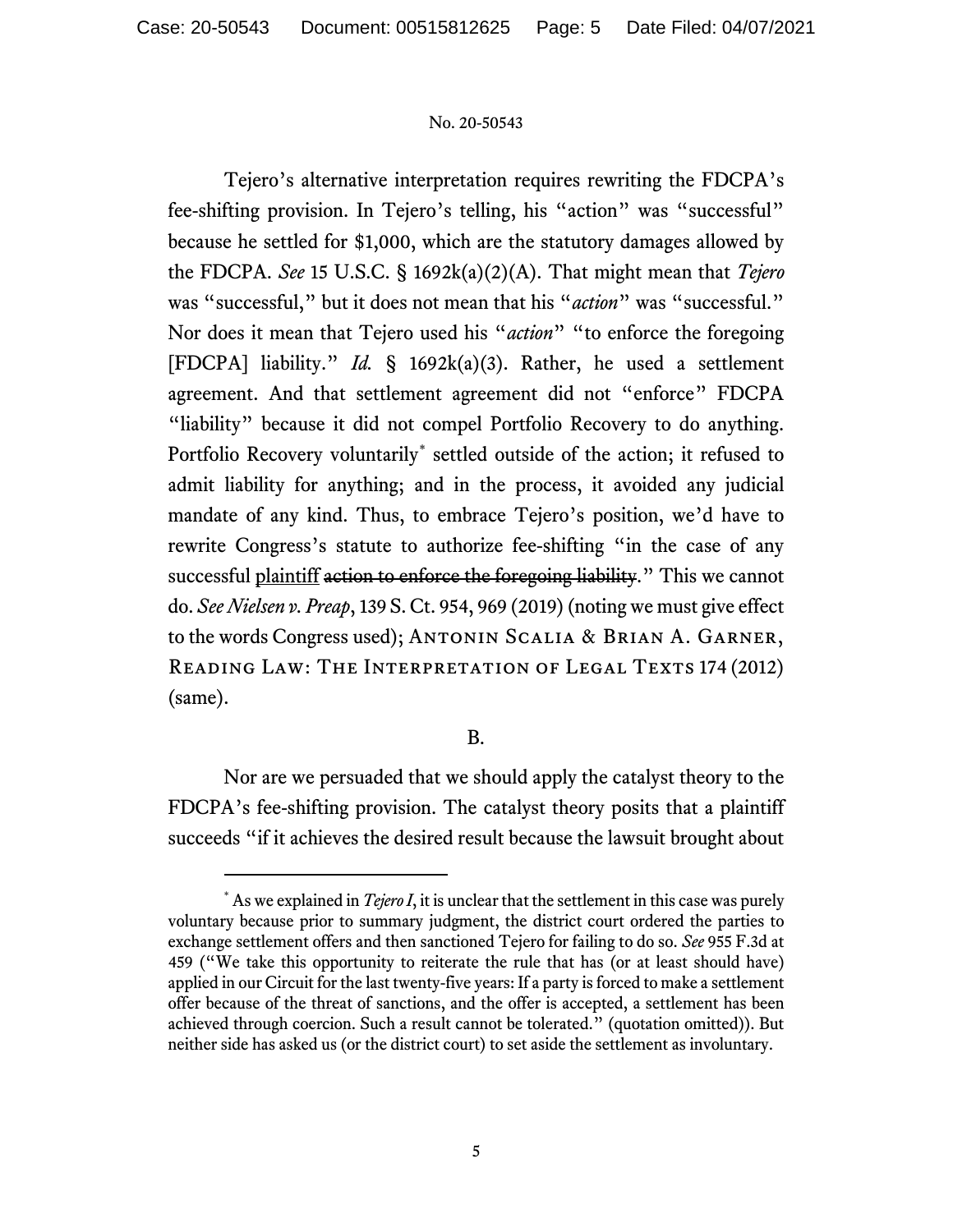a voluntary change in the defendant's conduct." *Buckhannon*, 532 U.S. at 601. That is, the lawsuit itself might not have succeeded—but it incentivized the defendant to give the plaintiff something. A win's a win, right?

Not here. In *Buckhannon*, the Supreme Court held that the catalyst theory cannot justify fee shifting under "prevailing party" statutes. *See* 532 U.S. at 601 (quoting the Fair Housing Amendments Act, 42 U.S.C §  $3613(c)(2)$ ). To qualify as a "prevailing party," the Court held that a litigant must obtain some sort of judicially sanctioned relief that materially alters the relationship between the parties. *Id.* at 604–05. Private settlements lacking "judicial approval and oversight" therefore fall outside the scope of the statute. *Id.* at 604 n.7. *Buckhannon* says that relief bearing the necessary "judicial *imprimatur*" to qualify a litigant as a prevailing party includes a judgment on the merits or a judicially sanctioned consent decree. *Id.* at 604– 05.

After *Buckhannon*, our court applied the same rationale to other "prevailing party" statutes, like 42 U.S.C. § 1988. We have explained that a plaintiff must "obtain actual relief, such as an enforceable judgment or a consent decree" that "materially alters the legal relationship between the parties" and "modifies the defendant's behavior in a way that directly benefits the plaintiff at the time of the judgment." *Energy Mgmt*. *Corp. v. City of Shreveport*, 467 F.3d 471, 482 (5th Cir. 2006) (quotation omitted). Private settlements without judicial endorsement don't count. *Davis v. Abbott*, 781 F.3d 207, 214 (5th Cir. 2015). Nor do "purely technical or *de minimis*" victories—even when they carry judicial *imprimaturs*. *Jenevein v. Willing*, 605 F.3d 268, 271 (5th Cir. 2010) (quotation omitted).

The question therefore is whether the catalyst theory should apply to "successful action[s]" under 15 U.S.C.  $\S$  1692k(a)(3) notwithstanding its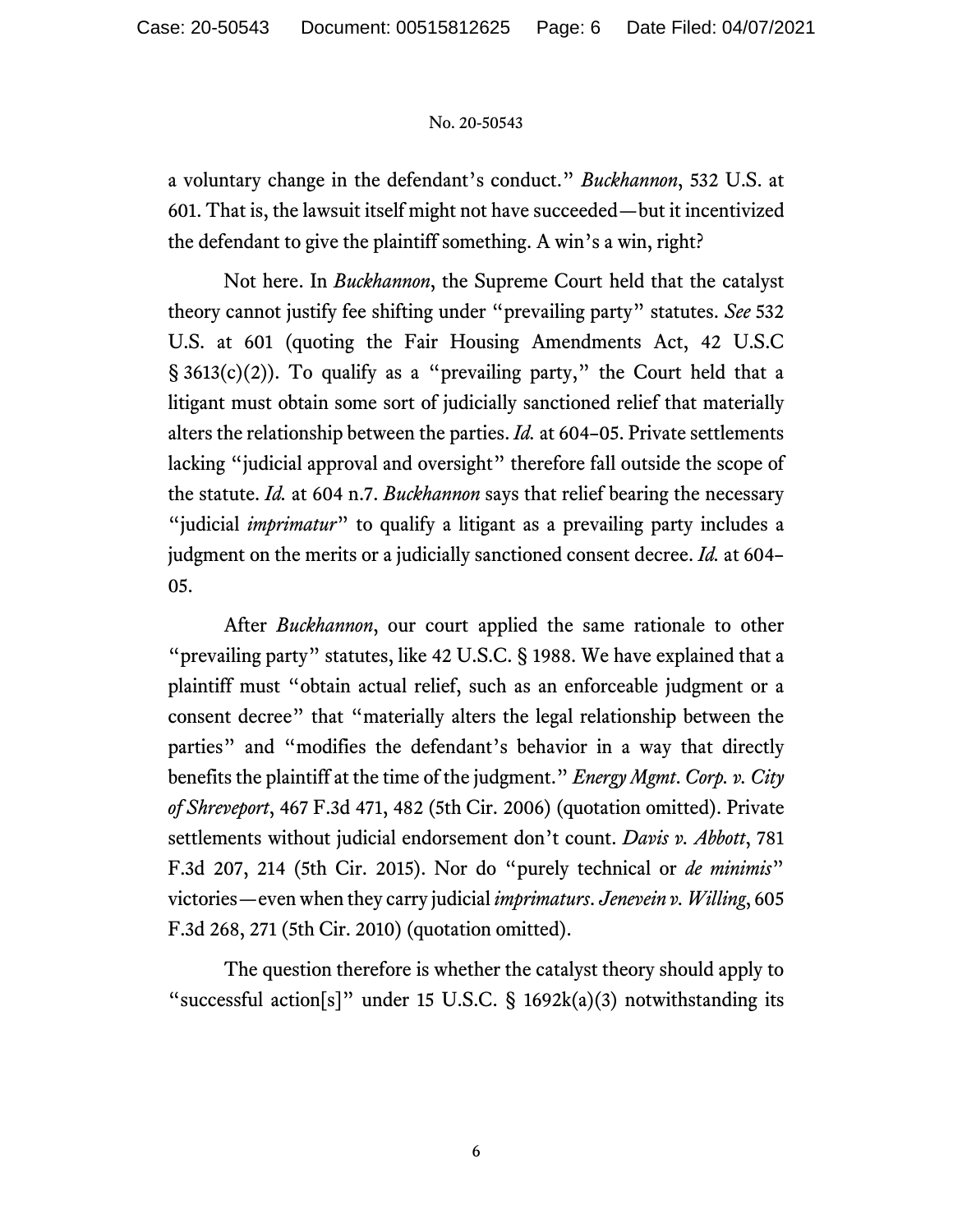inapplicability to "prevailing party" statutes. We think not. That's for two reasons.

First the text. It's true that the texts in the two provisions are different. But they're not meaningfully different. Black's entry for "prevailing party" lists "successful party" as a synonymous phrase carrying similar legal salience. *Prevailing Party*, BLACK's LAW DICTIONARY 1232. And as we explained in our textual analysis above, 15 U.S.C.  $\S$  1692k(a)(3) like the "prevailing party" statute in *Buckhannon*—requires a formal lawsuit, success in that lawsuit, and some form of judicial relief (as opposed to private relief) that enforces the winner's rights.

Second the precedent. The Supreme Court has been clear that similar fee-shifting statutes must be interpreted consistently. In *Buckhannon*, for example, the Supreme Court held that various "prevailing party" provisions found throughout the U.S. Code are "nearly identical" and must bear a common meaning. 532 U.S. at 603 n.4; *see also Ruckelshaus v. Sierra Club*, 463 U.S. 680, 691 (1983) (explaining that "similar attorney's fee provisions should be interpreted *pari passu*"). And the Court has not distinguished feeshifting provisions that require a "prevailing party" from those that require a "successful action." To the contrary, the Court discussed those phrases interchangeably in *Marx v. General Revenue Corp.*, 568 U.S. 371, 385–86 (2013). And in *Buckhannon*, the Court cited a compendium of 120 attorney's fee statutes—including both "prevailing party" and "successful action" provisions—without suggesting any difference between them. *See* 532 U.S. at 603. Moreover, the Court has described a "prevailing party" under § 1988 as one who "filed a successful action," *Kay v. Ehrlel*, 499 U.S. 432, 434 (1991), or as "one who has succeeded on any significant claim," *Tex. State Tchrs. Ass'n v. Garland Indep. Sch. Dist.*, 489 U.S. 782, 791 (1989).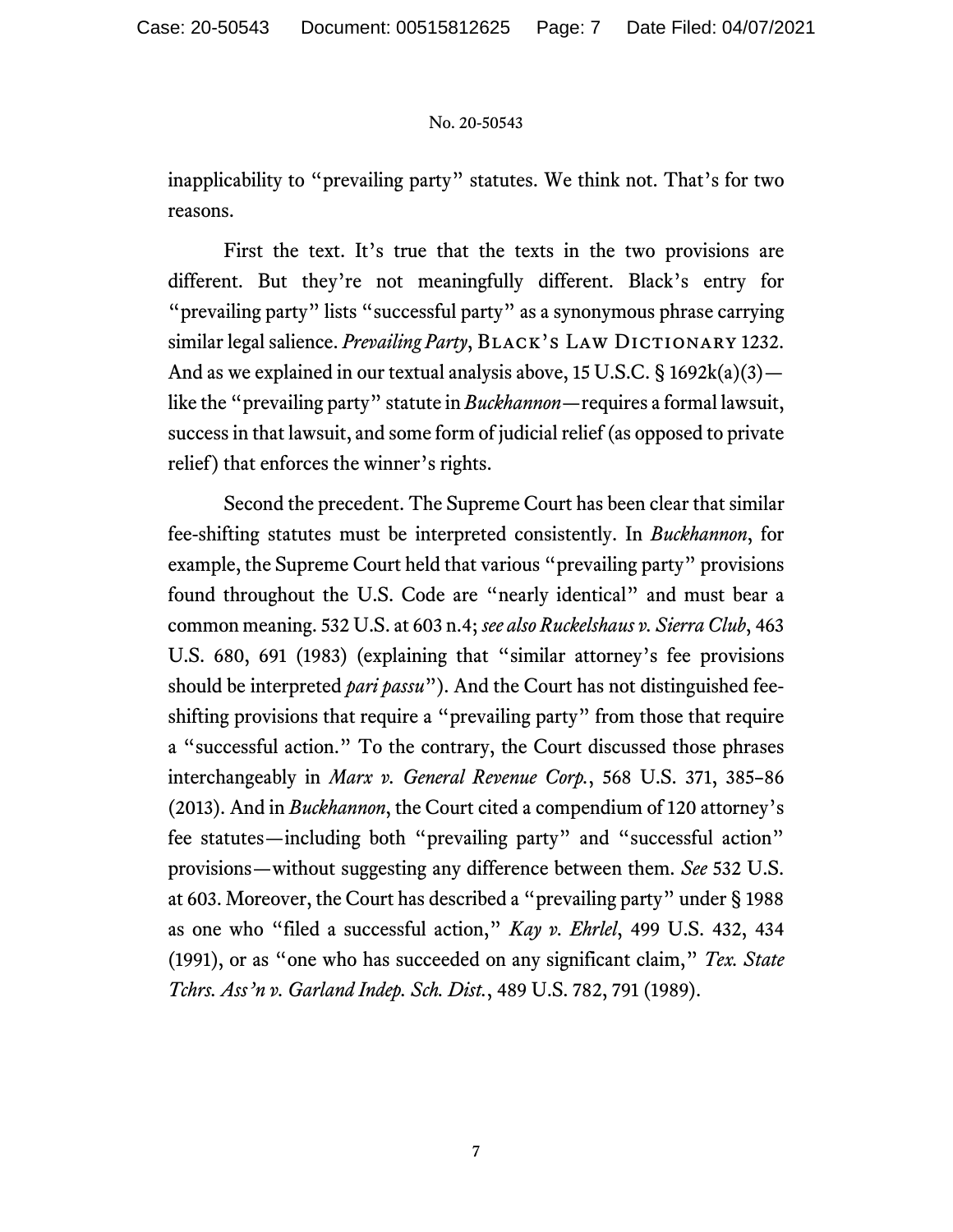Prior to *Buckhannon*, we held that a favorable settlement could merit the award of attorney's fees under a "successful action" provision. *See Gram v. Bank of La.*, 691 F.2d 728, 729–30 (5th Cir. 1982) (interpreting 15 U.S.C. § 1640(a)(3)). In *Gram*, we recognized that "prevailing party" and "successful action" should be interpreted interchangeably. *Id.* at 730. And because pre-*Buckhannon* Supreme Court precedent held that a "prevailing party" included a litigant who achieved a meaningful settlement, we reasoned that a "successful action" provision must encompass favorable settlements too. *See id.* at 729–30 ("It is inconceivable that Congress intended that we give the two statutes opposite constructions."). But *Buckhannon* overruled all of this. *See* 532 U.S. at 603 & n.4. Therefore, we follow *Buckhannon* not *Gram*. *See Gahagan v. U.S. Citizenship & Immigr. Servs.*, 911 F.3d 298, 302 (5th Cir. 2018) ("Three judge panels . . . abide by a prior Fifth Circuit decision until the decision is overruled, expressly or implicitly, by either the United States Supreme Court or by the Fifth Circuit sitting en banc." (quotation omitted)).

Recent circuit precedent is in accord. In *Flecha v. Medicredit, Inc.*, 946 F.3d 762, 770 n.1 (5th Cir. 2020), we described attorney's fees under the "successful action" provision of 15 U.S.C.  $\S$  1692k(a)(3) as a benefit awarded to "prevailing parties." The Fourth Circuit has explained that "there is little reason to suppose that a successful action is anything more or less than an action brought by a prevailing party." *Nigh v. Koons Buick Pontiac GMC, Inc.*, 478 F.3d 183, 186 (4th Cir. 2007) (quotation omitted). In considering fee shifting under the Fair Credit Reporting Act ("FCRA"), which is the "sister of the FDCPA," the Seventh Circuit could not "find anything in the text, structure, or legislative history of the Act to suggest that its [successfulaction] attorney['s] fee provision has a different meaning from the [prevailing-party] provision at issue in *Buckhannon*." *Crabill v. Trans Union L.L.C.*, 259 F.3d 662, 667 (7th Cir. 2001); *see also Dechert v. Cadle Co.*, 441